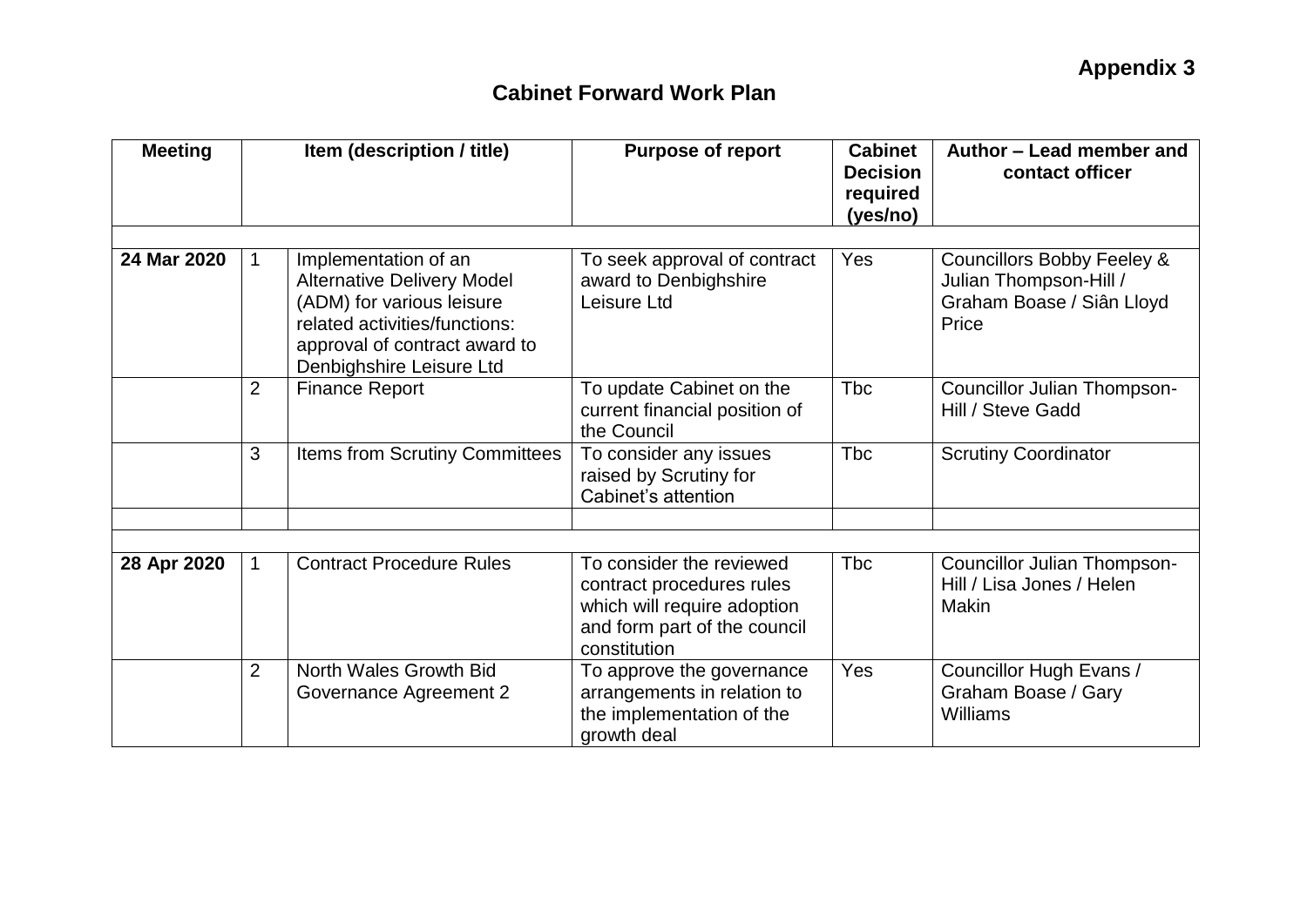| <b>Meeting</b> | Item (description / title) |                                                                                | <b>Purpose of report</b>                                                                                                                                                             | <b>Cabinet</b><br><b>Decision</b><br>required<br>(yes/no) | Author – Lead member and<br>contact officer             |  |
|----------------|----------------------------|--------------------------------------------------------------------------------|--------------------------------------------------------------------------------------------------------------------------------------------------------------------------------------|-----------------------------------------------------------|---------------------------------------------------------|--|
|                | 3                          | <b>Finance Report</b>                                                          | To update Cabinet on the<br>current financial position of<br>the Council                                                                                                             | Tbc                                                       | <b>Councillor Julian Thompson-</b><br>Hill / Steve Gadd |  |
|                | $\overline{4}$             | <b>Items from Scrutiny Committees</b>                                          | To consider any issues<br>raised by Scrutiny for<br>Cabinet's attention                                                                                                              | <b>Tbc</b>                                                | <b>Scrutiny Coordinator</b>                             |  |
|                |                            |                                                                                |                                                                                                                                                                                      |                                                           |                                                         |  |
|                |                            |                                                                                |                                                                                                                                                                                      |                                                           |                                                         |  |
| 26 May 2020    | $\mathbf{1}$               | Final draft Revised Housing &<br>Homelessness Strategy &<br><b>Action Plan</b> | To seek Cabinet's support<br>and recommendation that<br>Council approve the<br>document                                                                                              | <b>Yes</b>                                                | Councillor Tony Thomas /<br>Angela Loftus               |  |
|                | $\overline{2}$             | <b>Additional Licensing for Houses</b><br>of Multiple Occupation (HMOs)        | To seek approval for the re-<br>designation of Rhyl for<br><b>Additional HMO Licensing</b><br>and to expand the scheme to<br>include the areas of Denbigh,<br>Llangollen & Prestatyn | Yes                                                       | Councillor Tony Thomas /<br>Emlyn Jones / Andrew Lord   |  |
|                | 3                          | <b>Finance Report</b>                                                          | To update Cabinet on the<br>current financial position of<br>the Council                                                                                                             | <b>Tbc</b>                                                | <b>Councillor Julian Thompson-</b><br>Hill / Steve Gadd |  |
|                | $\overline{4}$             | Items from Scrutiny Committees                                                 | To consider any issues<br>raised by Scrutiny for<br>Cabinet's attention                                                                                                              | <b>Tbc</b>                                                | <b>Scrutiny Coordinator</b>                             |  |
|                |                            |                                                                                |                                                                                                                                                                                      |                                                           |                                                         |  |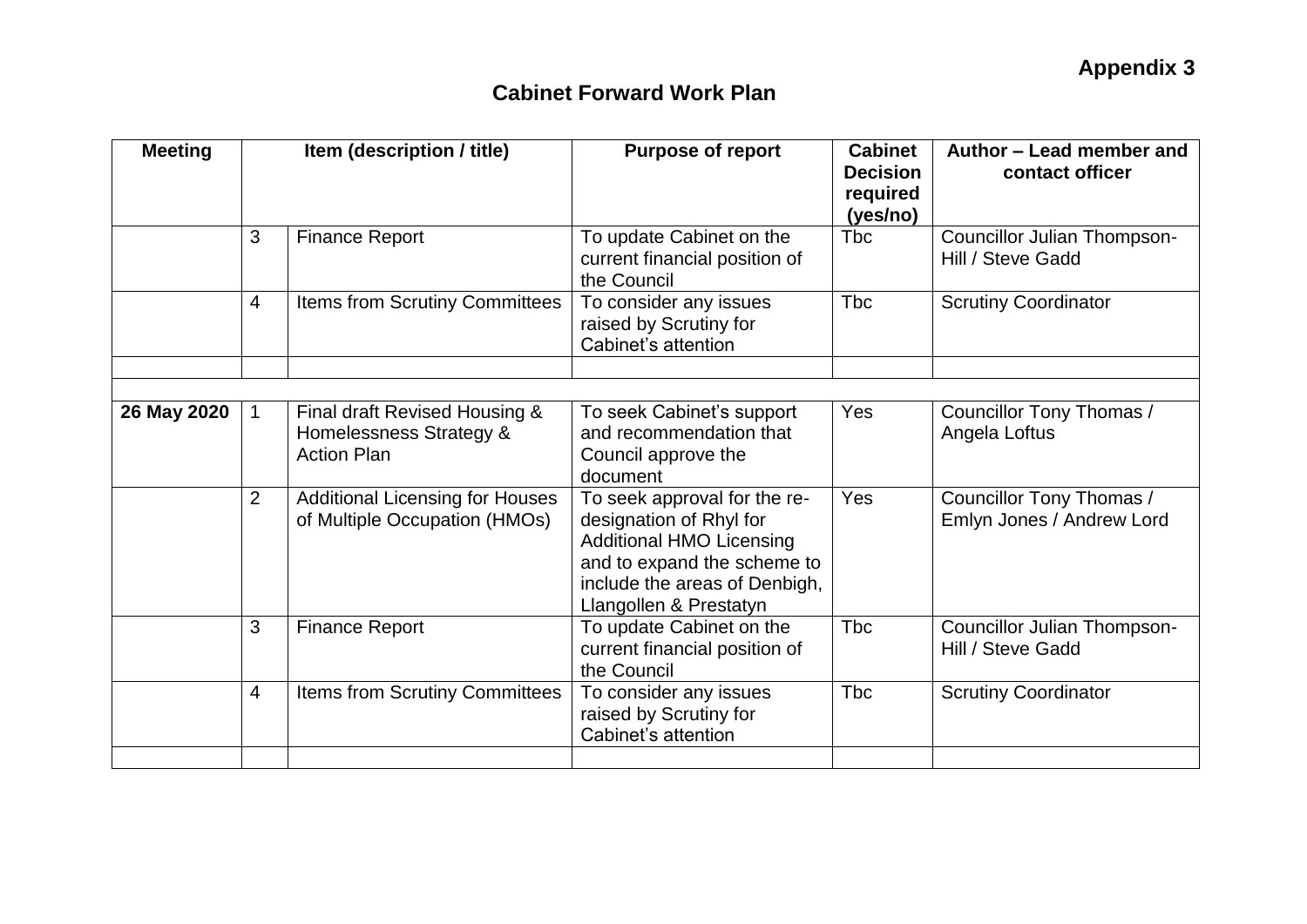| <b>Meeting</b> | Item (description / title) |                                       | <b>Purpose of report</b>                                                 | <b>Cabinet</b><br><b>Decision</b><br>required<br>(yes/no) | Author – Lead member and<br>contact officer      |
|----------------|----------------------------|---------------------------------------|--------------------------------------------------------------------------|-----------------------------------------------------------|--------------------------------------------------|
| 30 Jun 2020    | $\mathbf{1}$               | <b>Finance Report</b>                 | To update Cabinet on the<br>current financial position of<br>the Council | <b>Tbc</b>                                                | Councillor Julian Thompson-<br>Hill / Steve Gadd |
|                | 2                          | <b>Items from Scrutiny Committees</b> | To consider any issues<br>raised by Scrutiny for<br>Cabinet's attention  | <b>Tbc</b>                                                | <b>Scrutiny Coordinator</b>                      |
|                |                            |                                       |                                                                          |                                                           |                                                  |
| 28 July 2020   | $\mathbf{1}$               | <b>Finance Report</b>                 | To update Cabinet on the<br>current financial position of<br>the Council | <b>Tbc</b>                                                | Councillor Julian Thompson-<br>Hill / Steve Gadd |
|                | 2                          | <b>Items from Scrutiny Committees</b> | To consider any issues<br>raised by Scrutiny for<br>Cabinet's attention  | <b>Tbc</b>                                                | <b>Scrutiny Coordinator</b>                      |
|                |                            |                                       |                                                                          |                                                           |                                                  |

# *Note for officers – Cabinet Report Deadlines*

| <b>Meeting</b> | <b>Deadline</b>    | <b>Meeting</b> | <b>Deadline</b>    | Meeting | <b>Deadline</b> |
|----------------|--------------------|----------------|--------------------|---------|-----------------|
|                |                    |                |                    |         |                 |
| March          | <b>March</b><br>10 | April          | <b>April</b><br>14 | May     | 11 May          |